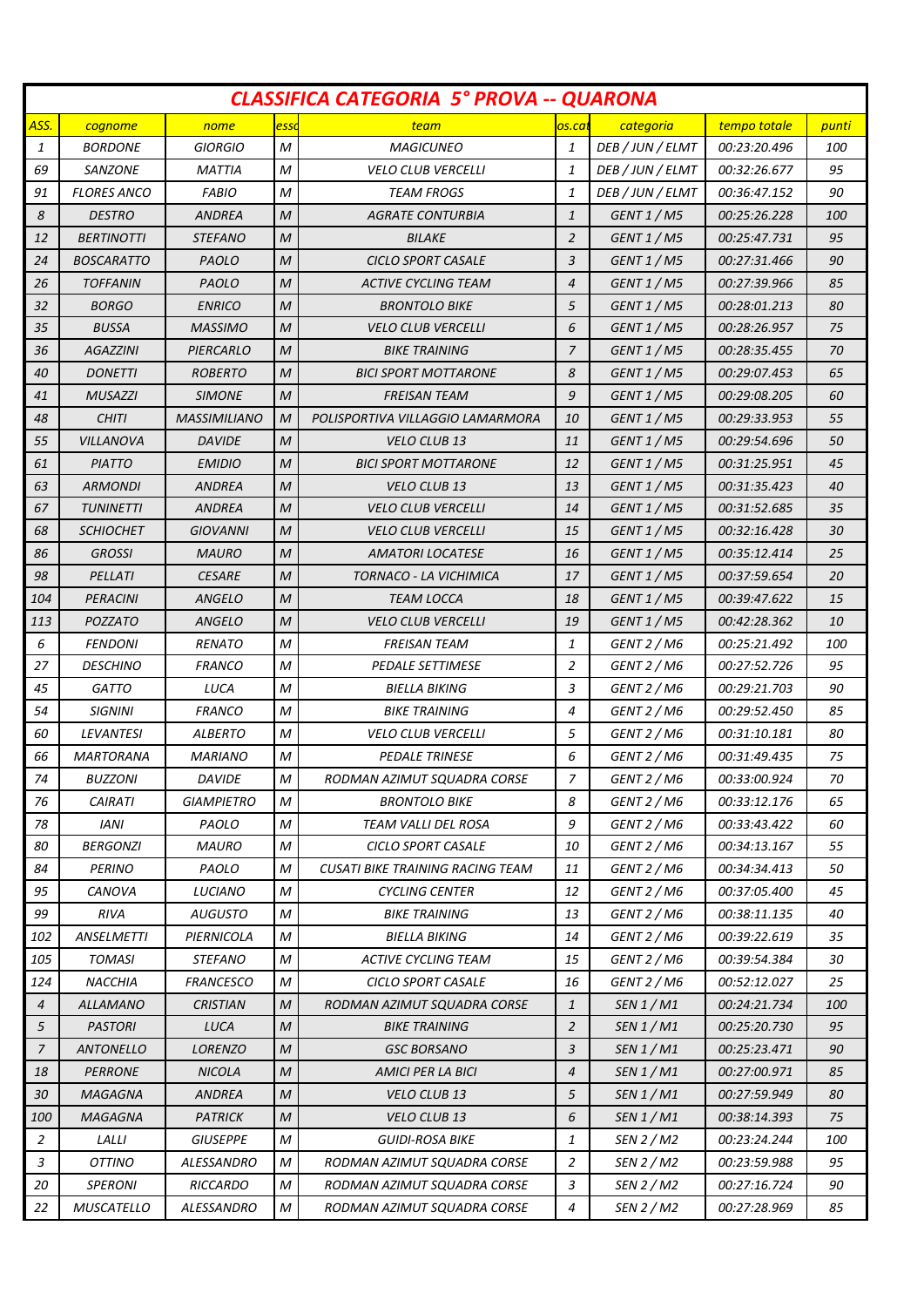| 38  | <b>LIVIERI</b>    | <b>FEDERICO</b>         | M             | <b>CICLO SPORT CASALE</b>          | 5              | SEN 2 / M2        | 00:28:52.209        | 80         |
|-----|-------------------|-------------------------|---------------|------------------------------------|----------------|-------------------|---------------------|------------|
| 57  | VELLA             | GIUSEPPE                | M             | <b>VELO CLUB VERCELLI</b>          | 6              | SEN 2 / M2        | 00:30:06.708        | 75         |
| 58  | BELTRAMI          | <b>GIACOMO</b>          | М             | <b>BIKE TRAINING</b>               | $\overline{7}$ | SEN 2 / M2        | 00:30:33.946        | 70         |
| 62  | <b>SPIROLAZZI</b> | CARLO                   | M             | CICLOAMATORI NOVARA                | 8              | SEN 2 / M2        | 00:31:27.686        | 65         |
| 65  | <b>VITALI</b>     | LUIGI                   | М             | <b>VELO CLUB VERCELLI</b>          | 9              | SEN 2 / M2        | 00:31:48.439        | 60         |
| 92  | <b>MENEGHELLO</b> | LUCA                    | M             | <b>BIKE SPACE</b>                  | 10             | SEN 2 / M2        | 00:36:48.152        | 55         |
| 9   | <b>COLOMBO</b>    | CLAUDIO                 | M             | RODMAN AZIMUT SQUADRA CORSE        | $\mathbf{1}$   | SGA / M7          | 00:25:27.728        | 100        |
| 10  | ZANACCHI          | <b>ALDO</b>             | M             | <b>TEAM CYCLING CENTER</b>         | 2              | SGA / M7          | 00:25:32.747        | 95         |
| 14  | <b>MARTELLO</b>   | <i><b>FERRUCCIO</b></i> | M             | G.S. CASORATESE                    | 3              | SGA / M7          | 00:25:59.480        | 90         |
| 37  | <b>DORDONI</b>    | <b>MAURO</b>            | M             | <b>ASD GAUV</b>                    | $\overline{4}$ | SGA / M7          | 00:28:35.959        | 85         |
| 50  | <b>GRECO</b>      | <b>VITO</b>             | M             | <b>VELO CLUB VERCELLI</b>          | 5              | SGA/M7            | 00:29:44.199        | 80         |
| 73  | <b>CALLEGARO</b>  | <b>SILVANO</b>          | M             | <b>VELO CLUB VALSESIA</b>          | 6              | SGA/M7            | 00:32:52.675        | 75         |
| 82  | LACHI             | PAOLO                   | M             | TEAM VALLI DEL ROSA                | $\overline{7}$ | SGA/M7            | 00:34:19.919        | 70         |
| 87  | <b>BONATO</b>     | <b>IVANO</b>            | M             | <b>BIELLA BIKING</b>               | 8              | SGA / M7          | 00:35:22.164        | 65         |
| 107 | SAGLIASCHI        | LIVIO                   | М             | U.C.D. PRATESE                     | 9              | SGA / M7          | 00:40:20.875        | 60         |
| 109 | <b>MORANO</b>     | <b>PIERENRICO</b>       | M             | <b>VELO CLUB VERCELLI</b>          | 10             | SGA / M7          | 00:40:52.630        | 55         |
| 110 | LOVATI            | <b>GIANBATTISTA</b>     | M             | GRUPPO CICLISTICO 95 NOVARA        | 11             | SGA/M7            | 00:41:24.871        | 50         |
| 51  | <i>OTTINO</i>     | DANILO                  | M             | <b>CYCLING CENTER</b>              | 1              | SGB / M8          | 00:29:45.941        | <i>100</i> |
| 52  | <b>CURACANOVA</b> | ALESSANDRO              | M             | <b>VELO CLUB VALSESIA</b>          | 2              | SGB / M8          | 00:29:47.448        | 95         |
| 56  | ZACCHI            | GIANFRANCO              | M             | <b>VELO CLUB VERCELLI</b>          | 3              | SGB / M8          | 00:29:57.198        | 90         |
| 64  | CAVANNA           | <b>EZIO</b>             | M             | <b>MYG CYCLING TEAM</b>            | $\overline{4}$ | SGB / M8          | 00:31:43.437        | 85         |
| 70  | VITA              | GIANCARLO               | M             | TORNACO - LA VICHIMICA             | 5              | SGB / M8          | 00:32:30.431        | 80         |
| 71  | <b>ZANETTI</b>    | <b>FULVIO</b>           | M             | <b>SPORTIVI BRIGA</b>              | 6              | SGB / M8          | 00:32:47.929        | 75         |
| 83  | <b>FRACCARO</b>   | <b>ANTONIO</b>          | М             | <b>AGRATE CONTURBIA</b>            | $\overline{z}$ | SGB / M8          | 00:34:33.668        | 70         |
| 96  | <b>MOLINARI</b>   | <b>MAURIZIO</b>         | M             | <b>PEDALE TRINESE</b>              | 8              | SGB / M8          | 00:37:09.649        | 65         |
| 97  | <b>MARCHETTI</b>  | ROCCO                   | M             | NOVARA CHE PEDALA                  | 9              | SGB / M8          | 00:37:20.147        | 60         |
| 101 | <b>SIMONI</b>     | CARLO                   | M             | CICLISTICA PIANO ROSA              | 10             | SGB / M8          | 00:39:01.384        | 55         |
| 111 | DEMARIA           | UGO                     | M             | <b>VAMAC IN BICI</b>               | 11             | SGB / M8          | 00:42:12.861        | 50         |
| 114 | <b>MILANESI</b>   | <b>FRANCO</b>           | М             | <b>AMATORI LOCATESE</b>            | 12             | SGB / M8          | 00:43:18.357        | 45         |
| 119 | <b>GIANNO</b>     | <b>NICOLA</b>           | M             | <b>BRONTOLO BIKE</b>               | 13             | SGB / M8          | 00:46:19.337        | 40         |
| 125 | <b>MANARA</b>     | MAURIZIO Camillo M      |               | <b>BRONTOLO BIKE</b>               | 14             | SGB / M8          | 00:53:31.287        | 35         |
| 16  | <b>TAINI</b>      | <b>MAURIZIO</b>         | M             | <b>MTB I GUFI</b>                  | $\mathbf{1}$   | VET1/M3           | 00:26:34.968        | <i>100</i> |
| 17  | <b>CONTE</b>      | <b>MARCO</b>            | $\mathcal{M}$ | <b>FUNTOS BIKE</b>                 | 2              | VET1/M3           | <i>00:26:53.720</i> | 95         |
| 19  | MEJIAS MENDOZA    | <b>OTTO</b>             | M             | TORNACO - LA VICHIMICA             | 3              | VET 1/M3          | 00:27:16.468        | 90         |
| 21  | <b>CONTESSA</b>   | <b>LEONARDO</b>         | M             | <b>GRUPPO CICLISTICO 95 NOVARA</b> | $\overline{4}$ | VET 1/M3          | 00:27:18.196        | 85         |
| 25  | <b>ALAMARI</b>    | <b>NICOLAS</b>          | M             | GSC BORSANO                        | 5              | VET1/M3           | 00:27:34.212        | 80         |
| 33  | <b>PAROLINI</b>   | <b>ROBERTO</b>          | M             | S.C. FORMIGOSA                     | 6              | VET 1/M3          | 00:28:18.215        | 75         |
| 44  | BERGAMIN          | MATTEO                  | M             | <b>VELO CLUB VERCELLI</b>          | $\overline{7}$ | VET 1/M3          | 00:29:17.951        | 70         |
| 47  | CAVALLARO         | <b>DOMENICO</b>         | M             | <b>VELO CLUB VERCELLI</b>          | 8              | VET 1/M3          | 00:29:30.703        | 65         |
| 77  | <b>NEGRI</b>      | ANDREA                  | M             | <b>VELO CLUB VALSESIA</b>          | 9              | VET 1/M3          | 00:33:40.924        | 60         |
| 89  | <b>SPIROLAZZI</b> | <b>GABRIELE</b>         | М             | CICLOAMATORI NOVARA                | 10             | VET 1/M3          | 00:36:06.907        | 55         |
| 115 | <b>MOTOLESE</b>   | <b>DANIELE</b>          | M             | <b>BRONTOLO BIKE</b>               | 11             | VET 1 / M3        | 00:43:30.355        | 50         |
| 116 | RIZZI             | <b>ALESSIO</b>          | M             | CICLISTICA PIANO ROSA              | 12             | VET 1/M3          | 00:44:33.598        | 45         |
| 11  | DEBERNARDI        | <b>MASSIMO</b>          | M             | TEAM VALLI DEL ROSA                | 1              | <b>VET 2 / M4</b> | 00:25:47.219        | <i>100</i> |
| 13  | <b>SILVESTRO</b>  | NTONINO GIUSEPP         | M             | ETNA SPIRIT                        | 2              | <b>VET 2 / M4</b> | 00:25:58.984        | 95         |
| 15  | <b>TACCA</b>      | LUCA                    | М             | <b>AGOGNA BIKE</b>                 | 3              | <b>VET 2 / M4</b> | 00:26:13.233        | 90         |
| 23  | ALGHISI           | <b>MIRCO</b>            | M             | <b>INBICI CYCLING TEAM</b>         | $\overline{4}$ | VET 2 / M4        | 00:27:30.463        | 85         |
| 28  | <b>BRUNETTI</b>   | MARCELLO                | М             | <b>TAPASCIONE RUNNING TEAM</b>     | 5              | VET 2 / M4        | 00:27:54.715        | 80         |
| 29  | AIASSA            | <b>MAURIZIO</b>         | М             | <b>MAGICUNEO</b>                   | 6              | <b>VET 2 / M4</b> | 00:27:59.210        | 75         |
| 34  | <b>BORDIN</b>     | <b>EDOARDO</b>          | M             | <b>VELO CLUB VERCELLI</b>          | 7              | VET 2 / M4        | 00:28:23.469        | 70         |